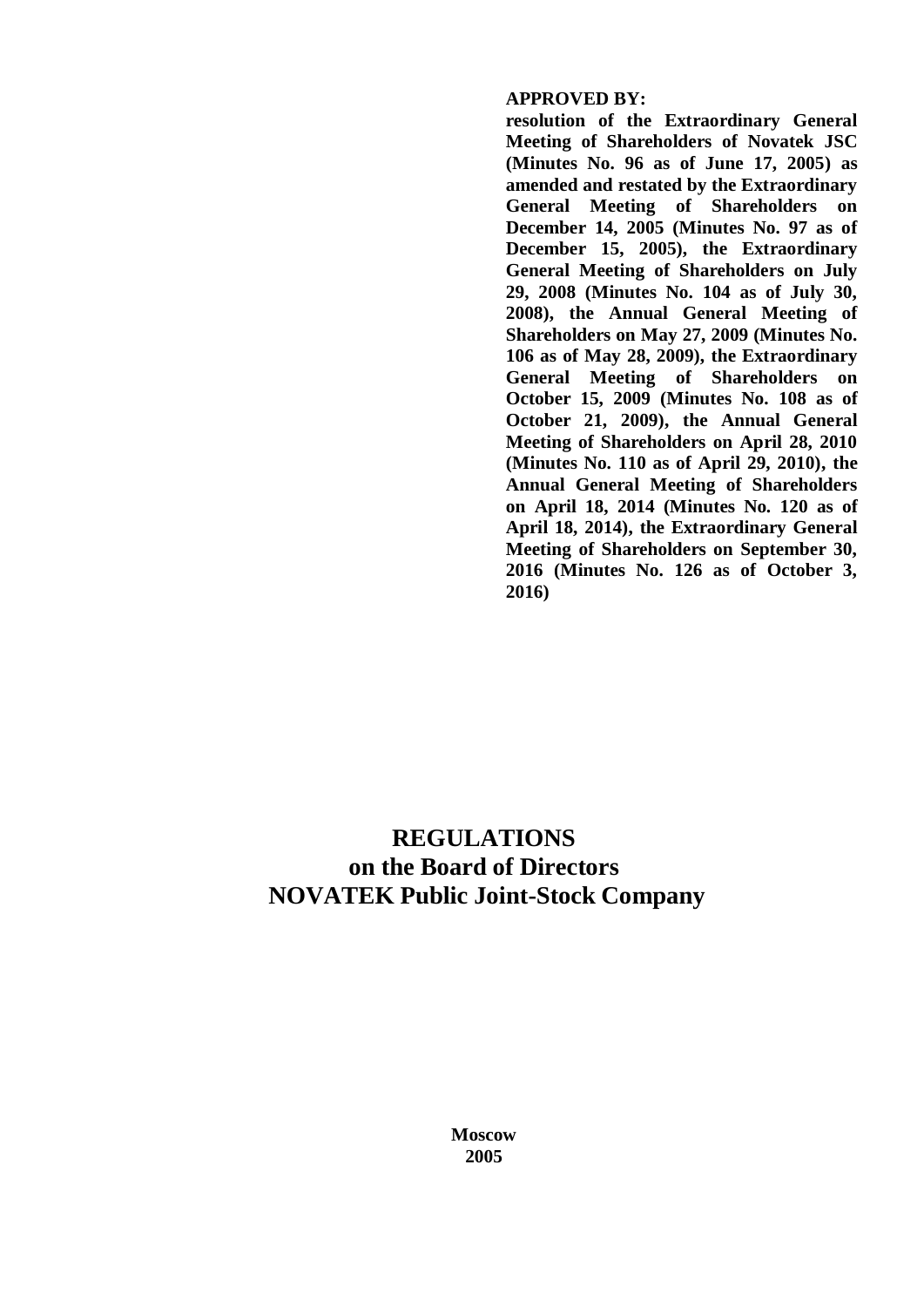#### **1. General Provisions**

1.1. These Regulations on the Board of Directors (hereinafter referred to as the "**Regulations**") of NOVATEK Public Joint-Stock Company (**hereinafter referred to as the "Company"**) shall determine the procedure of forming the Company's Board of Directors (hereinafter referred to as the "**Board of Directors**"), the status, number of members, rights, obligations, the work organization procedures of the Board of Directors, liabilities and remuneration to members of the Board of Directors, its interaction with the Company's other management bodies and procedure of early termination of powers of its members.

*(The clause wording approved by resolution of the Extraordinary General Meeting of Shareholders on September 30, 2016, Minutes No. 126 as of October 3, 2016)*

1.2. In its activity, the Board of Directors shall be governed by the Russian Federation laws, the Company's Articles of Association, these Regulations, and internal documents elaborated in compliance with the Russian Federation laws taking into account the provisions of the Corporate Governance Code recommended for use by the Central Bank of the Russian Federation.

*(The clause wording approved by resolution of the Annual General Meeting of Shareholders on April 18, 2014, Minutes No. 120 as of April 18, 2014, and the Extraordinary General Meeting of Shareholders on September 30, 2016, Minutes No. 126 as of October 3, 2016)*

## **2. Powers of the Board of Directors**

2.1. The Board of Directors shall be the Company's management body.

2.2. The Board of Directors shall generally manage the Company's activities, except for resolving the matters referred to the competence of the General Meeting of Shareholders, and supervise the activities of the Company's executive bodies.

2.3. Board matters shall be established by the Company's Articles of Association.

*(The clause wording approved by resolution of the Extraordinary General Meeting of Shareholders on September 30, 2016, Minutes No. 126 as of October 3, 2016)*

#### **3. Composition of the Board of Directors**

The General Meeting of Shareholders shall elect 9 members to the Company's Board of Directors.

*(The paragraph wording approved by the Extraordinary General Meeting of Shareholders on July 29, 2008, Minutes No. 104 as of July 30, 2008)*

The General Meeting of Shareholders may change the number of members of the Board of Directors by amending the Company's Articles of Association and these Regulations.

3.2. The General Meeting of Shareholders shall elect members to the Board of Directors by cumulative voting as provided for by the Federal Law "On Joint-Stock Companies" and the Company's Articles of Association, for the period until the next Annual Meeting of Shareholders.

An individual (physical person) only may become a member of the Board of Directors.

3.3. Persons elected to the Board of Directors may be re-elected an unlimited number of times.

3.4. The Board of Directors shall be headed by its Chairman.

3.5. The members of the Company's collegial executive body may not comprise more than one-forth of the total number of members of the Board of Directors.

3.6. A person exercising the functions of the Company's sole executive body may not simultaneously be a Chairman of the Board of Directors.

3.7. The members of the Board of Directors may not simultaneously exercise functions of the members of the Company's Revision Commission and Counting Commission.

3.8. The members of the Board of Directors shall inform the Company's Board of Directors on the following: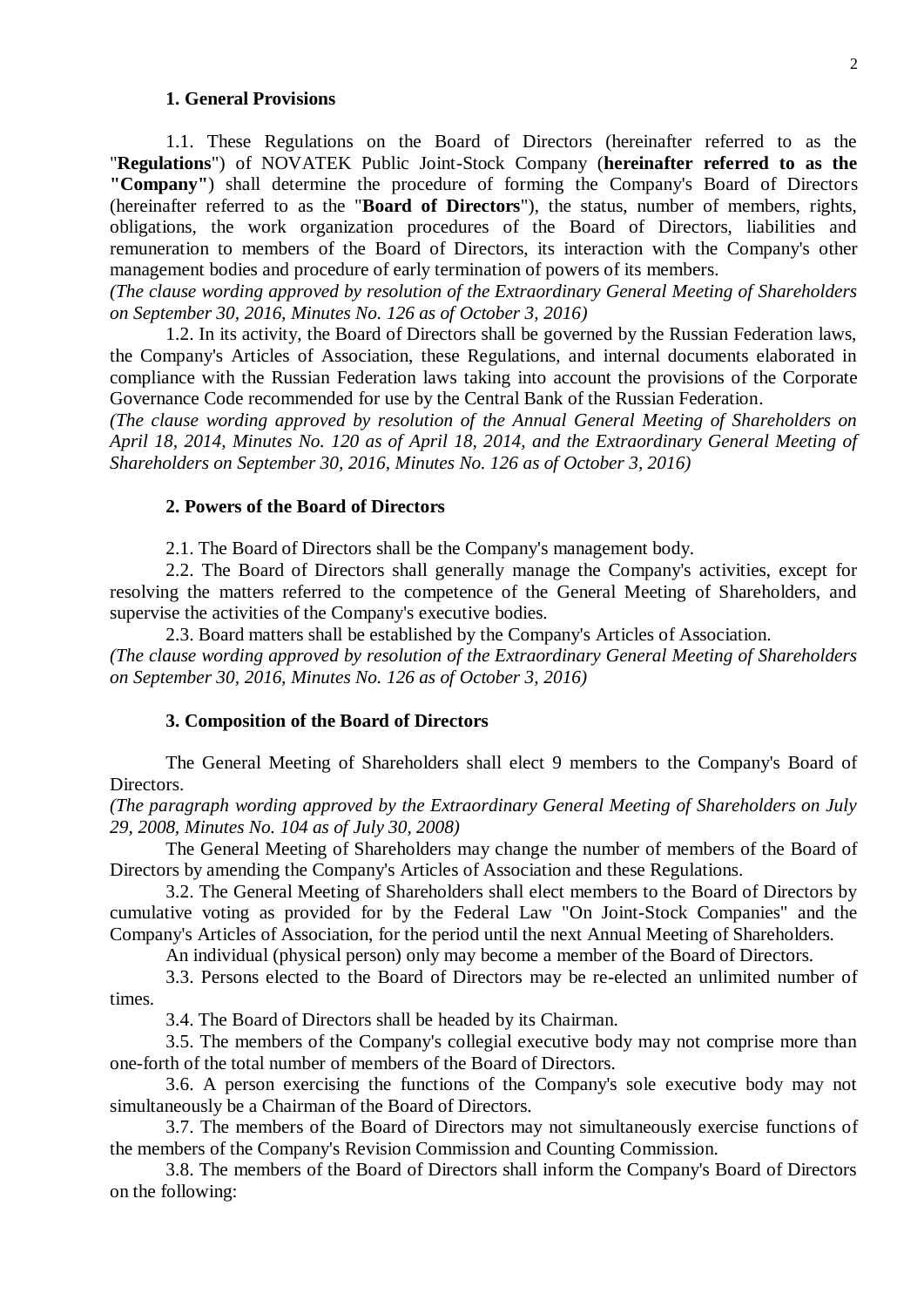*(The paragraph wording approved by resolution of the Extraordinary General Meeting of Shareholders on September 30, 2016, Minutes No. 126 as of October 3, 2016)*

- ownership of and the sale and purchase of the Company's securities;

- legal entities, in which they own individually or jointly with their affiliated person (persons) 20 or more per cent of the voting shares (equity stakes, equity interests);

- legal entities, in which they hold positions on the management bodies as well as of their intention to become a member of other organizations' governing bodies (other than Company's controlled and affiliated entities );

*(The paragraph wording approved by resolution of the Extraordinary General Meeting of Shareholders on September 30, 2016, Minutes No. 126 as of October 3, 2016)*

- approved or expected transactions whereby they may be deemed to be interested parties;

- occurrence of conflict of interest in respect of any item from the BoD or BoD Committee agenda before the relevant agenda item is discussed;

*(A new paragraph introduced by the Extraordinary General Meeting of Shareholders on September 30, 2016, Minutes No. 126 as of October 3, 2016)*

- personal information required for the Company to perform its obligations as established by the legislation and regulations of the Russian Federation, including information disclosure obligations. *(A new paragraph introduced by the Extraordinary General Meeting of Shareholders on 30 September, 2016, Minutes No. 126 as of October 3, 2016)*

3.9. Not less than one third of the total number of members of the Board of Directors shall be independent directors.

For the purpose of this provision, recognized as independent directors shall be the Board of Directors' members who meet the criteria of independence established by the current Listing Rules of ZAO MICEX Stock Exchange.

*(The paragraph wording approved by the Annual General Meeting of Shareholders on April 18, 2014, Minutes No. 120 of April 18, 2014).*

# **4. Term of Powers of the Board of Directors**

4.1. The General Meeting of Shareholders shall elect the Board of Directors in accordance with the procedure provided for by the Federal Law "On Joint-Stock Companies" for the period until the next Annual General Meeting of Shareholders.

4.2. The elected Board of Directors shall take office and the current Board of Directors shall step down from office at the time of signing by the Counting Commission of the Minutes on voting results.

4.3. Should the new composition of the Board of Directors not be elected for a particular reason (i.e. all the candidates withdraw their nomination; less than a half of the members of the Board of Directors is elected; elections failed for the reason of not being in quorum for voting purposes, or for any other reasons), such event shall mean the extension of the term of office of the current Board of Directors unless the new members of the Board of Directors are elected (reelected). In such case, the Company's Board of Directors may only resolve to convene the General Meeting of Shareholders with the sole item on the agenda being the election of the new Board of Directors.

Should the Annual General Meeting of Shareholders not be conducted within the timelines set by Paragraph 1, Article 47 of the Federal Law "On Joint-Stock Companies", the powers of the Board of Directors shall be terminated, save the powers to prepare, convene and conduct the Annual General Meeting of Shareholders.

4.4. In the event of early termination of powers of the members of the Board of Directors, the powers of the newly elected Board of Directors shall remain in effect unless the new members of the Board of Directors are elected (re-elected) at the next coming Annual General Meeting of Shareholders.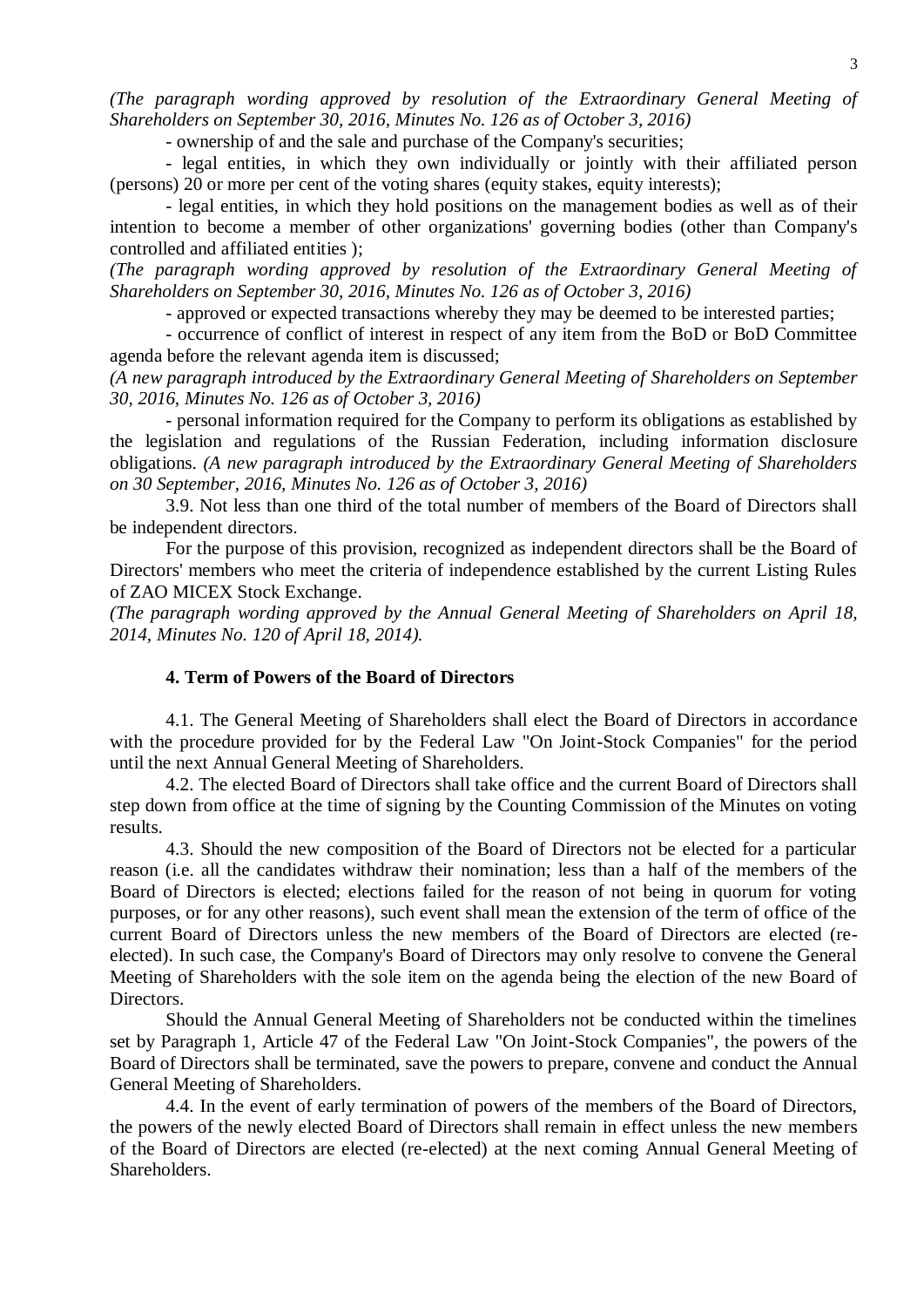4.5. A member of the Board of Directors may at any time voluntarily retire from its responsibilities by giving a prior notice thereof in writing to the other members of the Board of Directors.

*(The clause wording approved by resolution of the Extraordinary General Meeting of Shareholders on September 30, 2016, Minutes No. 126 as of October 3, 2016)*

4.6. Should the number of members of the Company's Board of Directors become less than the number required to achieve a quorum, the Company's Board of Directors shall decide on convening an Extraordinary General Meeting of Shareholders in order to elect the Company's new Board of Directors. The remaining members of the Company's Board of Directors shall only be entitled to adopt resolutions convening such Extraordinary General Meeting of Shareholders.

*(A new clause introduced by the Extraordinary General Meeting of Shareholders on September 30, 2016, Minutes No. 126 as of October 3, 2016)*

# **5. Procedure and Timelines for Nomination of Candidates to be Elected to the Board of Directors:**

5.1. The shareholders holding in aggregate not less 2 per cent of the voting shares as of the date of nomination may propose their nominees to the Board of Directors.

5.2. The Shareholders' proposals shall be submitted to the Company:

- for election at the Annual General Meeting of Shareholders, not less than 60 calendar days following the end of the reporting year;

- for election at the Extraordinary General Meeting of Shareholders, not later than the date determined by the Board of Directors when preparing for the Extraordinary General Meeting of Shareholders.

5.3. The Board of Directors may, at its own discretion, include candidates in the list of nominees to the Board of Directors, in case the shareholders propose an insufficient number of the nominees.

5.4. A number of candidates specified in the list of nominees to the Board of Directors may not exceed the number of members of the Board of Directors provided for by the Company's Articles of Association.

5.5. The proposal on nomination of candidates shall contain the following data:

- name and data of the candidate's identity document (series and /or number of document, date and place of its issue, authority that issued the document), the date of its birth;

- if the candidate is the Company's shareholder, number and category (type) of the Company's shares it holds;

- name of the body to which the nominee is proposed;

- name of shareholders (shareholder) nominating the candidate, number and category of the shares they hold;

- education (institution, qualification);

- places of work and positions held by the nominee over the last 5 years and at the time of nomination, as well as membership in management bodies of other legal entities over the last 5 years and at the time of nomination;

- nomination of such candidate to members of boards of directors or for election (appointment) to positions with other legal entities;

- list of legal entities, in which they own individually or jointly with their affiliated person (persons) 5 or more per cent of the voting shares (equity stakes, equity interests);

- list of persons affiliated with the nominee and reasons for such affiliation;

- information on affiliation with the Company;

- information about relations between the nominee and the shareholder who proposed this nominee for election to the Board of Directors.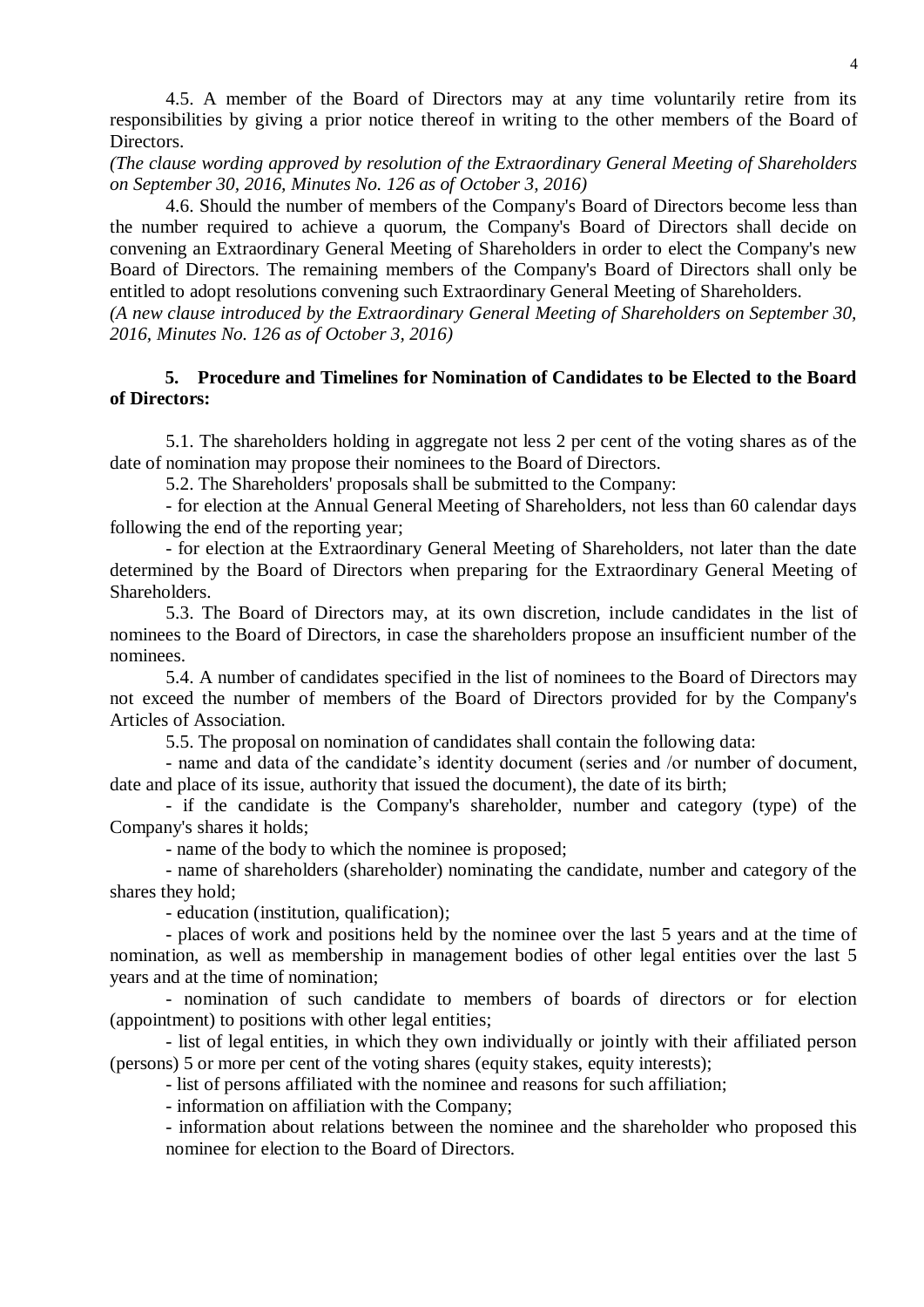5.6. The proposal on nomination of candidates may be made by sending it by post, courier service or by servicing against signature to a person authorized to receive the Company's correspondence.

5.7. The proposal shall be signed by a shareholder or its authorized person. If the proposal is signed by the authorized person, the Power of Attorney shall be enclosed. The Company's shareholder(s) not registered in the Company's Shareholder Register may make their proposals to the agenda of the General Meeting of Shareholders and proposals for nomination of candidates by giving the respective directions (instructions) to the person that accounts their rights to the shares as well. Such directions (instructions) shall be given in accordance with [the rules o](consultantplus://offline/ref=381081C09504BE52ED92344B980EE00792BF6B1D454ECB94BDE751E304AA0599D5A7DCA74D4Cl6o7I)f the securities laws of the Russian Federation.

5.8. The Board of Directors shall consider proposals and resolve to include candidates in the list of nominees for election to the Board of Directors or refuse from including such nominees no later than 5 days following the expiry of the term set by Paragraph 5.2 hereof.

5.9. A decision to refuse from including the proposed candidates in the list of nominees may be passed by the Board of Directors in the cases provided for by Article 53 of the Federal Law "On Joint-Stock Companies".

5.10. A motivated decision of the Board of Directors to refuse from including the proposed candidates in the list of nominees for election to the Board of Directors shall be forwarded to shareholders (shareholder) nominating the candidate no later than 3 days following the date on which such decision is made. If the proposals are made to the company by any persons that are not registered in the company's Shareholder Register and that have given directions (instructions) to the person accounting their rights to the shares, such decision of the Company's Board of Directors shall be sent to those persons not later than three days from the date it is made in accordance with the rules of securities [laws](consultantplus://offline/ref=577E317DA913B4DF38D30847B852E19173F1FA139E221C642DB4FECA0927122143AB18F5F6EE00i7P) of the Russian Federation for submitting the information and materials to the persons exercising their rights attached to securities".

*(The section wording approved by resolution of the Extraordinary General Meeting of Shareholders on September 30, 2016, Minutes No. 126 as of October 3, 2016)*

## **6. Election of the Board of Directors**

6.1. The members of the Board of Directors shall be elected by cumulative voting.

Each voting share shall provide its holder with a number of votes equal to the number of members of the Board of Directors as provided for by the Company's Articles of Association. The Shareholders, at their discretion, may cast all their votes for one nominee or distribute them among the nominees.

6.2. The nominees to the Board of Directors may withdraw their nomination prior to or in the course of voting by filing a written application to the meeting's presidium. The nominees may not be withdrawn by other shareholders.

6.3. Should all the nominees withdraw their nomination, the elections to the Board of Directors shall be deemed null and void.

6.4. The nominees receiving the largest number of votes shall be deemed elected to the Board of Directors.

6.5. To elect members to the Board of Directors, the shareholders shall be provided with the following information on regarding the candidates:

- person (a group of persons) that nominates the candidate;
- age and education of the candidate:

 $\overline{a}$  positions held by the candidate within not less than the last five years and the position held by the candidate at the time of nomination;

 $\mu$  relations of the candidate with the Company;

 membership in management bodies of other legal entities and information on nomination of such candidate to members of boards of directors or for election (appointment) to positions with other legal entities;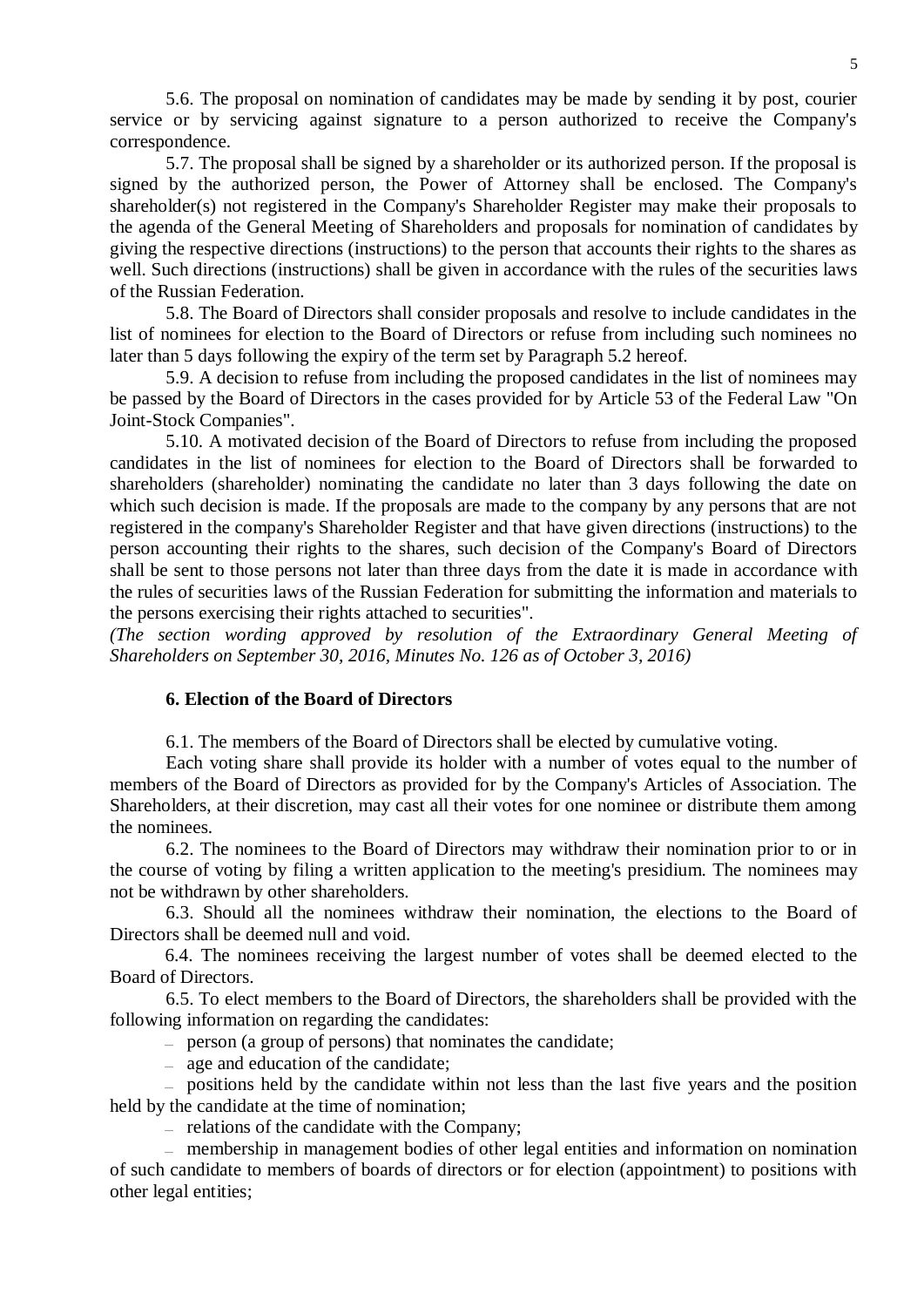$\overline{a}$  relations of the candidate with the affiliated persons and major counterparties of the Company;

 $\equiv$  compliance of the candidate with the requirements for independent directors; *(The clause wording approved by resolution of the Extraordinary General Meeting of Shareholders on 30 September, 2016, Minutes No. 126 as of October 3, 2016)*

#### **7. Election of Chairman of the Board of Directors**

7.1. The Chairman of the Board of Directors shall be elected by and from among the members of the Board of Directors by a majority of votes of the total number of members of the Board of Directors at the first Board meeting following the Annual General Meeting of Shareholders.

7.2. The Board of Directors may at any time re-elect its Chairman by a majority of votes of the total number of the Board members.

7.3. Chairman of the Board of Directors shall:

- arrange the Board of Directors' work by creating conditions for open expression of opinions by the members of the Board of Directors and open discussion of the agenda items;

- convene the meetings of the Board of Directors or organize absentee voting;

- preside at the meetings of the Board of Directors;

- organize taking and signing the Minutes of meetings;

- take measures to ensure that the members of the Board of Directors are provided in a timely manner with the materials on the items on the agenda of the meeting of the Board of Directors and any other information required to work at the meetings and to make decisions;

*(The paragraph wording approved by resolution of the Extraordinary General Meeting of Shareholders on September 30, 2016, Minutes No. 126 as of October 3, 2016)*

- organize the work on forming the committees of the Board of Directors, nominating members of the Board of Directors to the Committees and coordinate the committees' interaction between themselves and with the Company's other bodies and executive officers;

- preside at the General Meeting of Shareholders;

- arrange for preparing a report on assessment of the activities of the Board of Directors and report on results of the Company's development in priority lines of its business, to be included in the Company's annual report.

*(The paragraph wording approved by resolution of the Extraordinary General Meeting of Shareholders on September 30, 2016, Minutes No. 126 as of October 3, 2016)*

7.4. In the absence of Chairman of the Board of Directors, its functions shall be performed by one of the members of the Board of Directors on resolution of the Board of Directors passed by a majority of votes of its members attending the meeting.

7.5.To support the activities of the Board of Directors, the Company shall establish a position of the Corporate Secretary. The procedure of appointing the Corporate Secretary and termination of the powers thereof shall be determined by the relevant regulations approved by the Board of Directors.

*(the clause wording approved by the Annual General Meeting of Shareholders on April 18, 2014, Minutes No. 120 as of April 18, 2014)*

#### **8. Meetings of the Board of Directors**

8.1. The Chairman of the Board of Directors shall on its initiative convene the meetings of the Board of Directors as appropriate, but not less than once every two months.

8.2. At the time of making a decision to convene a meeting of the Board of Directors, its Chairman shall determine the following:

- date, time and venue of the meeting;

- agenda of the meeting;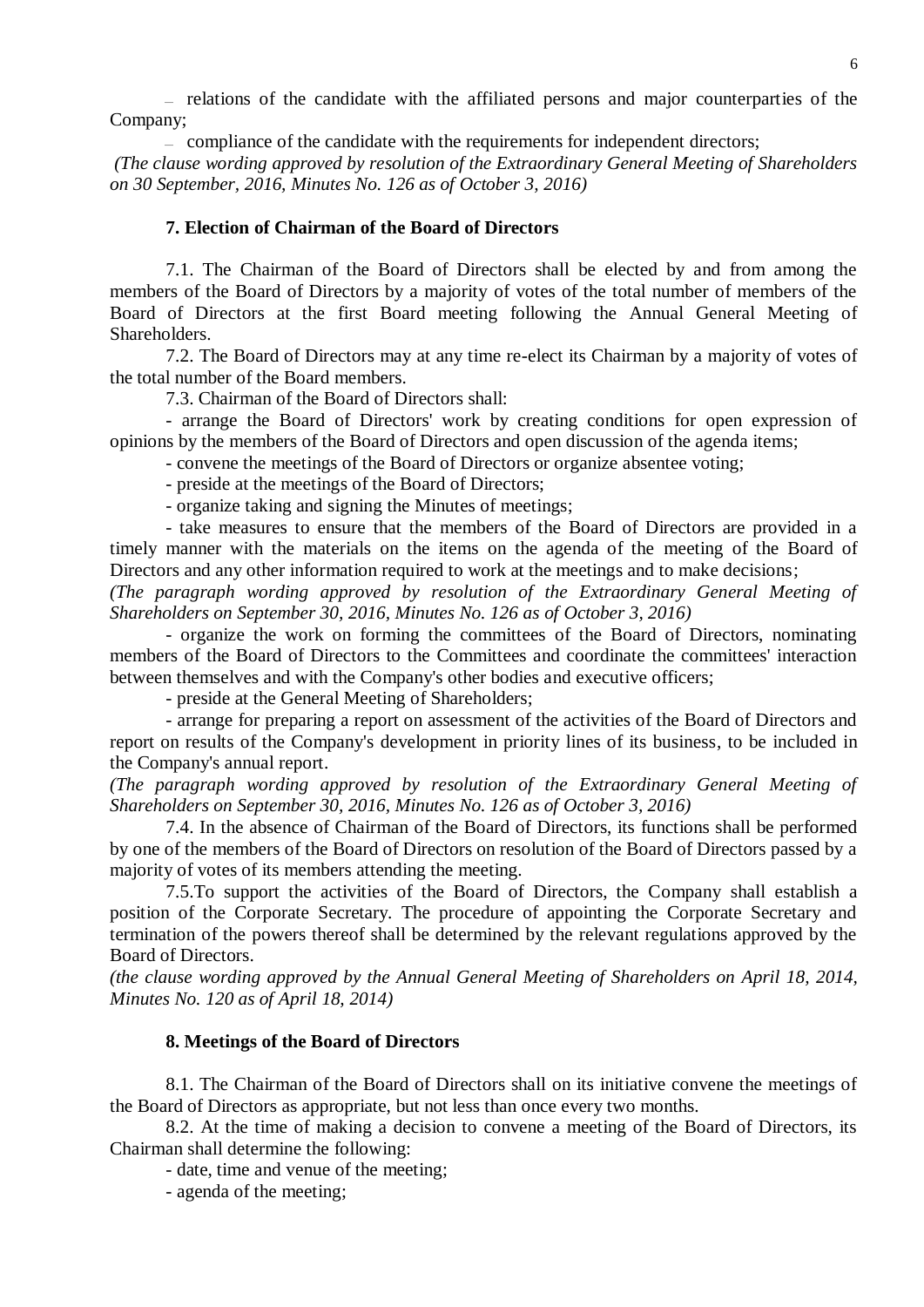- items put to vote;

- list of information (materials) for the meeting provided to members of the Board of Directors.

8.3.The meeting shall be deemed duly constituted if it is attended by not less than a half of the elected members of the Board of Directors. In determining the quorum and results of voting on the agenda items, a written opinion of the absent members of the Board of Directors shall be taken into account. The written opinion shall be sent to the details (postal address, e-mail, fax number) specified in the notification regarding the meeting.

*(The clause wording approved by resolution of the Extraordinary General Meeting of Shareholders on September 30, 2016, Minutes No. 126 as of October 3, 2016)*

8.4. In making decisions at the meeting of the Board of Directors, each member of the Board of Directors shall have one vote.

The members of the Board of Directors shall not transfer their votes to other members of the Board of Directors.

8.5. An in-person meeting of the Board of Directors may be held by teleconferencing with the use of telecommunications*.*

*(The clause wording approved by resolution of the Extraordinary General Meeting of Shareholders on September 30, 2016, Minutes No. 126 as of October 3, 2016)*

8.6. The resolutions of the Board of Directors may be passed by absentee voting (inquiry of the Board members).

8.7. A resolution to conduct the meeting of the Board of Directors via inquiry of the Board members shall be passed by the Chairman of the Board of Directors or by initiators of the extraordinary meeting.

Such resolution shall approve the following:

- items put to the vote;

- list of information (materials) provided to members of the Board of Directors;

- date of delivering the voting ballots and other information (materials) to the members of the Board of Directors;

- end date for acceptance of the voting ballots (written opinions);

- addresses for acceptance of the voting ballots (written opinions).

8.8. The notification regarding the meeting of the Board of Directors shall be made in writing and delivered to each member of the Board of Directors by electronic means of communication (e-mail, fax) no later than 7 days before the date of the meeting of the Board of Directors, unless all the members of the Board of Directors approve a shorter term in writing. The notification shall contain:

- the form, date, time and venue of the meeting of the Board of Directors;

- its agenda specifying in detail the items submitted for the meeting's consideration;

- requisite details (postal address, e-mail address, fax number) whereto a written opinion may or shall (if the meeting is held via inquiry) be mailed;

- deadline for acceptance of written opinions.

The Board of Directors may not consider items not included into the notification regarding the meeting, nor shall they consider the items included therein but not provided with the enclosed draft documents or copies of the documents to be considered in respect of such items, unless all the members of the Board of Directors unanimously resolve to consider such items at the meeting of the Board of Directors.

*(The clause wording approved by resolution of the Extraordinary General Meeting of Shareholders on September 30, 2016, Minutes No. 126 as of October 3, 2016)*

8.9. The members of the Board of Directors whose ballots (written opinions) were accepted not later than on the end date for acceptance of the voting ballots shall be deemed to have taken part in the voting.

8.10. *(the clause is deemed null and void by the Extraordinary General Meeting of Shareholders on September 30, 2016, Minutes No. 126 as of October 3, 2016)*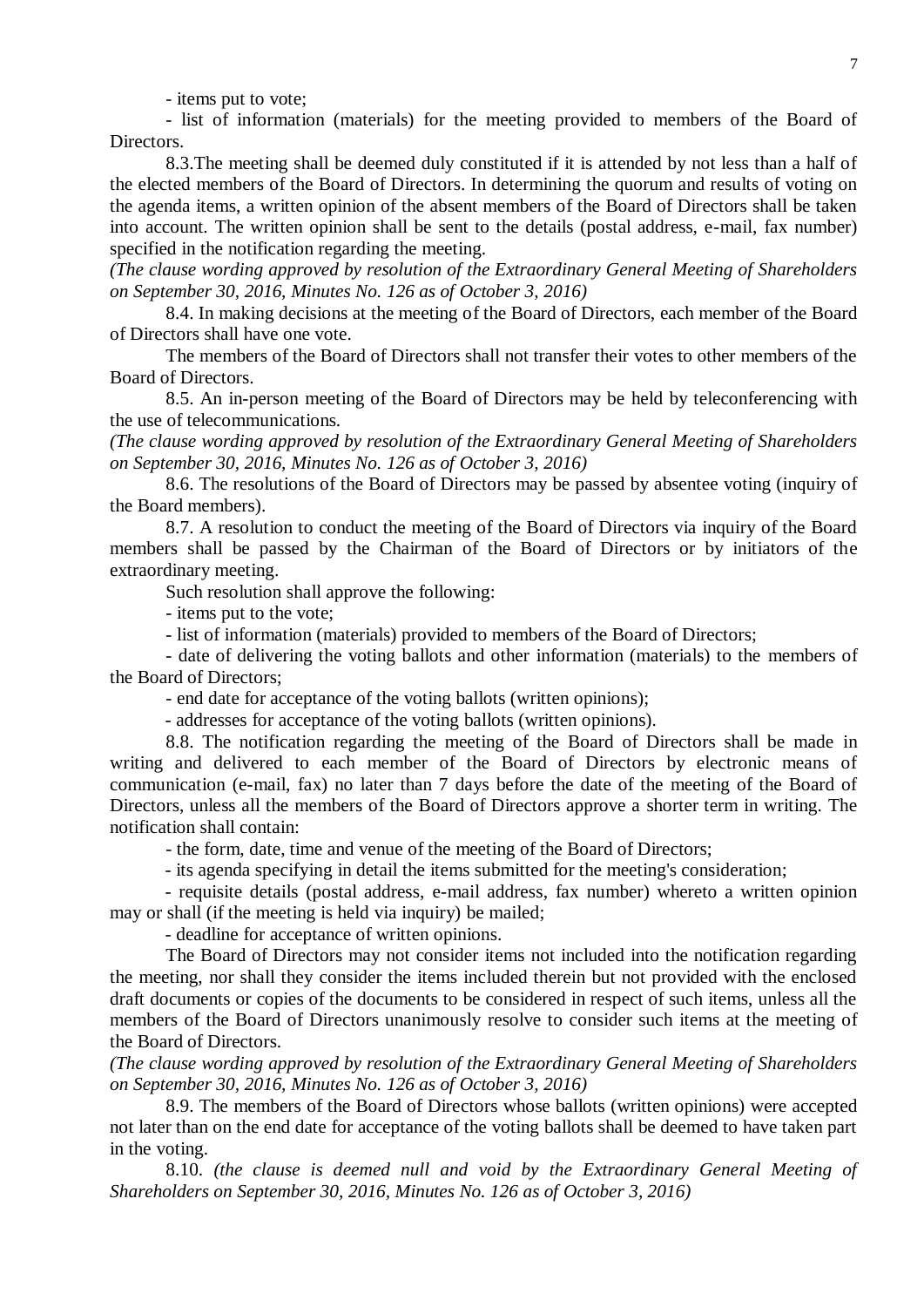8.11. *(the clause is deemed null and void by the Extraordinary General Meeting of Shareholders on September 30, 2016, Minutes No. 126 as of October 3, 2016)*

8.12. The meeting of the Board of Directors may be convened on request of any of its members, the Revision Commission, the Company's executive bodies or the Company's Auditor.

8.13. The request for the convocation of the Board of Directors meeting shall contain:

*(The paragraph wording approved by resolution of the Extraordinary General Meeting of Shareholders on September 30, 2016, Minutes No. 126 as of October 3, 2016)*

- initiator of the meeting;

- draft resolutions on the agenda items; form of the meeting;

- reasons for including proposed items on the agenda;

- address for sending a response to the request.

The request shall be signed by the meeting initiator.

8.14. The request of the meeting initiators shall be served in writing via registered mail sent to the Company's address with a delivery confirmation or shall be passed to the Corporate Secretary or an officer of the Company authorized to accept correspondence and by any other way convenient for them (i.e. by mail, cable, or facsimile).

*(The clause wording approved by resolution of the Extraordinary General Meeting of Shareholders on September 30, 2016, Minutes No. 126 as of October 3, 2016)*

8.15. The Chairman of the Board of Directors shall convene the meeting of the Board of Directors within 7 business days following the request receipt.

8.16. In the event the Chairman unreasonably refuses or is unable to convene the meeting of the Board of Directors, such Meeting may be convened by any member of the Board of Directors.

8.17. The first meeting of the Board of Directors shall be conducted no later than 1 month following its formation.

8.18. The agenda of the first meeting shall contain the following items:

- election of Chairman of the Board of Directors.
- formation of the Committees.
- identification of independent members of the Board of Directors.

8.19. The most important matters within the competence of the Board of Directors (according to the list set forth in the Corporate Governance Code recommended for application by the Central Bank of the Russian Federation) shall be considered at in-person meetings. At the same time, if it is necessary to take an urgent decision on any of those matters and it is impossible to hold an in-person meeting, the Chairman of the Board of Directors may decide on holding the meeting in the form of absentee voting.

*(A new clause introduced by the Extraordinary General Meeting of Shareholders on September 30, 2016, Minutes No. 126 as of October 3, 2016)*

#### **9. Minutes of the Board of Directors meetings**

9.1. The Corporate Secretary shall take minutes at each meeting of the Board of Directors. *(the clause wording approved by the Annual General Meeting of Shareholders on April 18, 2014, Minutes No. 120 as of April 18, 2014)*

9.2. The minutes of the meeting of the Board of Directors, including in case it is held in the form of absentee voting, shall be drawn up no later than 3 days following its date. The minutes shall contain the following:

*(The paragraph wording approved by resolution of the Extraordinary General Meeting of Shareholders on September 30, 2016, Minutes No 126 as of October 3, 2016)*

- the Company's full corporate name and place of business;

- time, venue and form of the meeting;

*(The paragraph wording approved by resolution of the Extraordinary General Meeting of Shareholders on September 30, 2016, Minutes No. 126 as of October 3, 2016)*

- persons attending the meeting;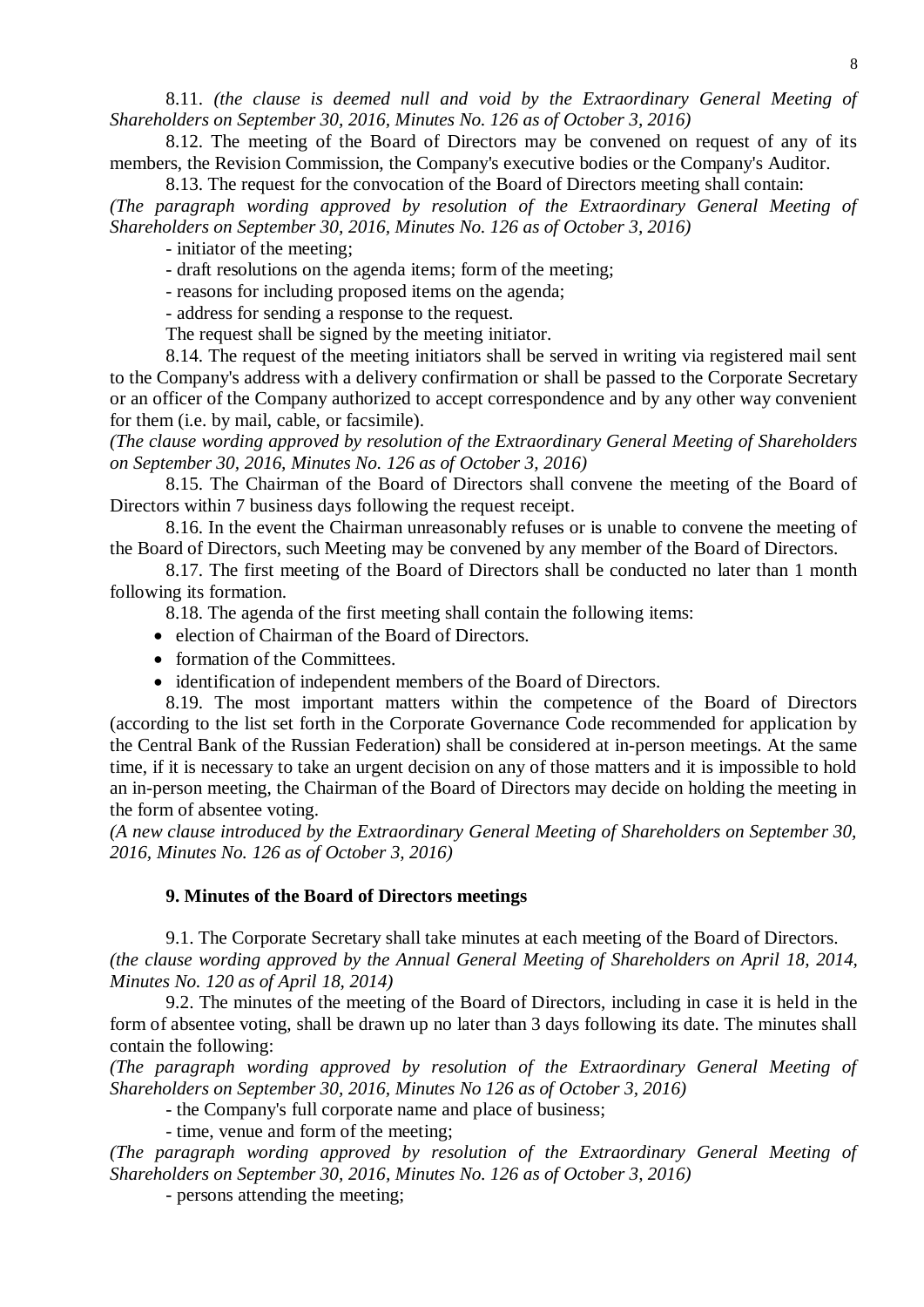- absent members of the Board of Directors who presented their written opinions;

- agenda of the meeting;
- items put to the vote and voting results;

- wording of resolutions passed by the Board of Directors on each agenda item.

The minutes of the meeting of the Board of Directors shall be signed by its Chairman who is responsible for the correctness of the minutes, and by the Corporate Secretary.

*(the clause wording approved by the Annual General Meeting of Shareholders on April 18, 2014, Minutes No. 120 as of April 18, 2014)*

9.3. Written opinions of the members of the Board of Directors shall be enclosed to the Minutes.

9.4. The Company shall provide the minutes of meetings on request of the Revision Commission and the Company's auditor, as well as provide copies of these documents to the shareholders (upon their request) for a fee not exceeding the cost of making such copies.

9.5. The Company shall keep the minutes of meetings of the Board of Directors at the location of its executive body.

## **10. Committees of the Board of Directors**

10.1. The Board of Directors may establish temporary or permanent committees for preliminary study and review of the most important matters within their competence to work out recommendations to the Company's executive body and perform controlling functions more efficiently.

10.2. The Board of Directors shall necessarily establish the following Committees:

- the Audit Committee, whose main functions shall include:
	- а) control of integrity, accuracy and credibility of the Company's financial statements;
	- б) control of reliability and efficiency of functioning of the risk management and internal control system;
	- в) ensuring independence and objectivity in performing the functions of internal and external audit;
	- г) control of efficiency of the whistle-blowing system of reporting the potential events of unfair actions of the Company' employees (including the unfair use of insider or confidential information) and third parties, as well as other violations in the Company's activities, and control of implementation of measures adopted by the Company's executive management as a part of such system.

- the Remuneration and Nomination Committee, whose main functions shall include:

- а) development and periodic revisions of the Company's policy on remuneration of the Board of Directors' members, members of the Company's executive body and the sole executive body, supervision of its introduction and implementation;
- б) preliminary assessment of operation of the Company's executive body and the sole executive body based on year-end results in accordance with the Company's remuneration policy;
- в) development of the terms and conditions for early termination of employment contracts with members of the Company's executive body and the Company's sole executive body, including all liabilities of the Company and the terms and conditions of providing them; *(The paragraph wording approved by resolution of the Extraordinary General Meeting of Shareholders on September 30, 2016, Minutes No. 126 as of October 3, 2016)*
- г) development of recommendations for the Board of Directors as related to determination of the amount of remuneration and principles of awarding the Company's Corporate Secretary;
- д) annual completion of detailed formalized procedure for own or external assessment of overall performance of the Board of Directors and its members, and Committees of the Board of Directors, determination of priority lines for strengthening the composition of the Board of Directors;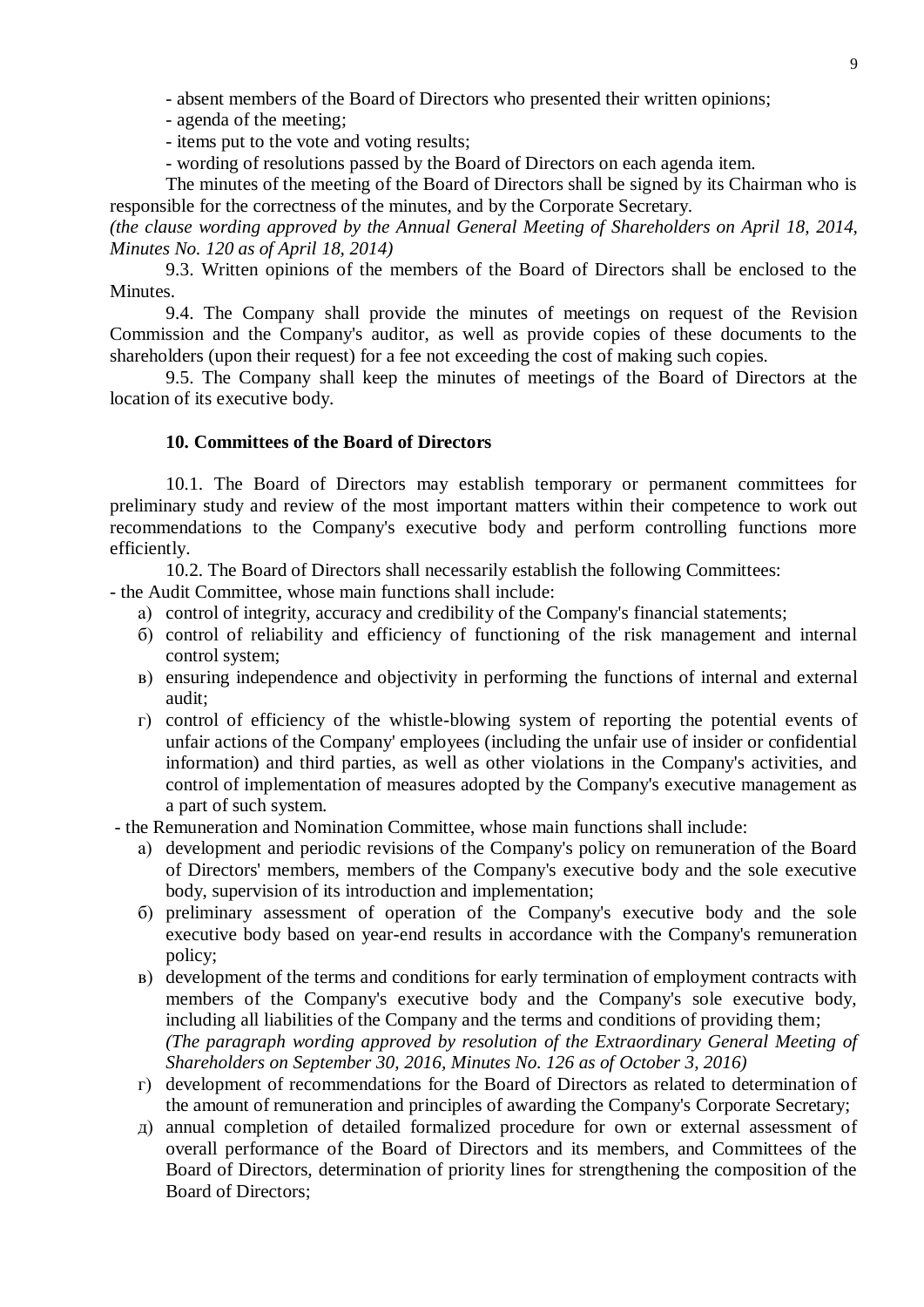*(The paragraph wording approved by resolution of the Extraordinary General Meeting of Shareholders on September 30, 2016, Minutes No. 126 as of October 3, 2016)*

е) interaction with shareholders, which shall not be limited to major shareholders only, with a view to generate recommendations to the shareholders with respect to voting on the election of nominees to the Company's Board of Directors;

*(The paragraph wording approved by resolution of the Extraordinary General Meeting of Shareholders on September 30, 2016, Minutes No. 126 as of October 3, 2016)*

ж) planning of personnel appointments, taking into account, inter alia, the continuity of activity, members of the executive body and the sole executive body, elaboration of recommendations for the Board of Directors with regard to candidates for the position of the Corporate Secretary, members of the Company's executive body and other key business executives.

*(The paragraph wording approved by resolution of the Extraordinary General Meeting of Shareholders on September 30, 2016, Minutes No. 126 as of October 3, 2016)*

- the Strategy Committee, whose main functions shall include:
	- а) identification of strategic objectives of the Company's activities, control of the Company's strategy implementation, elaboration of recommendations for the Board of Directors as related to correction of the existing strategy of the Company's development;
	- б) development of priority areas of the Company's activities;
	- в) elaboration of recommendations for the Company's dividend policy;
	- г) assessment of efficiency of the long-term performance of the Company;
	- д) preliminary review and elaboration of recommendations concerning the Company's participation in other organizations (including direct and indirect acquisition and alienation of interest in the authorized capitals of organizations, encumbrances of shares, interests);
	- е) assessment of voluntary and mandatory proposals to acquire the Company's securities;
	- ж) examination of the financial model and the model of cost estimation of the Company's business and its business segments;
	- з) review of the issues of re-organization and winding-up of the Company and its controlled companies.

## *(the clause wording approved by the Annual General Meeting of Shareholders on April 18, 2014, Minutes No. 120 as of April 18, 2014)*

10.3. The Committees may consist only of the members of the Board of Directors.

10.4. The members of the Board of Directors may not be represented on more than 3 Committees.

10.5. The experts and specialists may work for the Committees within the framework of the Committees' budgets approved by the Board of Directors.

10.6. The Committees' regular meetings shall be convened by the Committee's Chairman, while extraordinary meetings shall be convened on request of the Board of Directors and on initiative of the Chairman of the Company's Management Board. The persons not being the members of the Audit Committee, the Remuneration and Nomination Committee may attend the meetings of the Committees upon invitation of the Chairman of the respective Committee only.

*(The clause wording approved by resolution of the Extraordinary General Meeting of Shareholders on September 30, 2016, Minutes No. 126 as of October 3, 2016)*

10.7. The results of the matters consideration by the Committee shall be recorded in the minutes signed by the Committee's chairman or by the Committee's member presiding at the meeting and responsible for the minutes correctness.

10.8. Any proposals elaborated by the Committees shall be deemed recommendations that shall be submitted for consideration of the Board of Directors.

10.9. The Company may establish other Committees in the course of its business activity.

10.10. The Committees shall carry out their activity pursuant to the Regulations approved by the Board of Directors.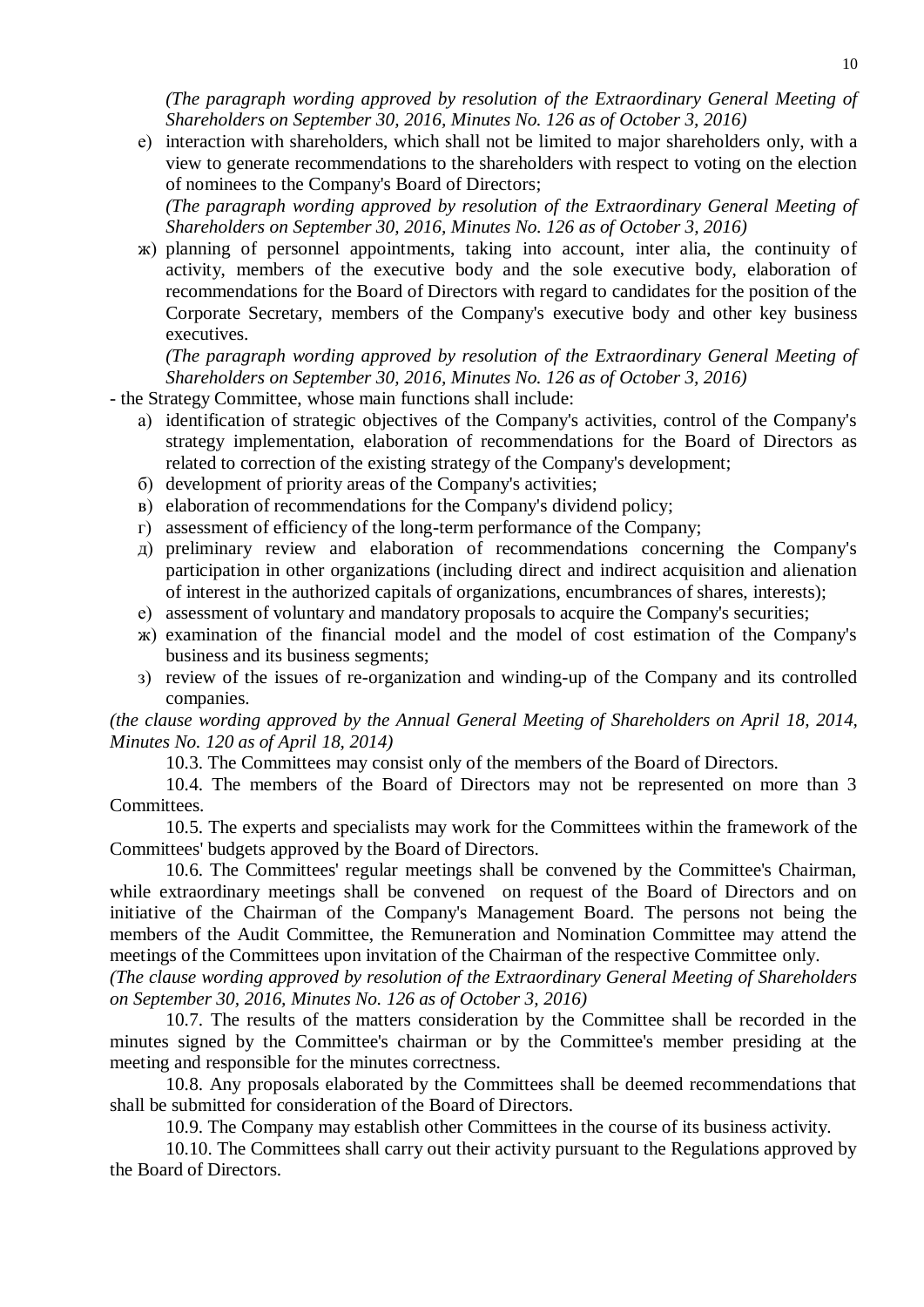**11.** 

*(The section ceased to be in force and effect by resolution of the Annual General Meeting of Shareholders on April 18, 2014, Minutes No. 120 as of April 18, 2014)*

## **12. Obligations and Liabilities of the Members of the Board of Directors**

12.1. In exercising their rights and fulfilling their obligations, the members of the Board of Directors shall:

- act reasonably and in good faith to the benefit of the Company and take reasonable and prudent decisions based on the available information thoroughly studied;

- participate in the meetings and work of the Committees to which they have been elected;

- give prior notices to the Board of Directors regarding their inability to attend the meeting.

12.2. The members of the Board of Directors shall comply with the following regulations and requirements concerning the conflict of interests:

*(The paragraph wording approved by resolution of the Extraordinary General Meeting of Shareholders on September 30, 2016, Minutes No. 126 as of October 3, 2016)*

- immediately inform the Board of Directors in writing on any personal, commercial or other interest (direct or indirect) in any item on the agenda of the meeting of the Board of Directors or a Committee of the Board of Directors prior to the discussion of the respective item, as well as on any transactions, agreements or projects related to the Company, including any intentions to consummate transactions with the Company's or its subsidiaries' (associated companies) securities and disclose information on any transactions they consummate in the prescribed manner;

*(The paragraph wording approved by resolution of the Extraordinary General Meeting of Shareholders on September 30, 2016, Minutes No. 126 as of October 3, 2016)*

- disclose no confidential, insider or any other non-public information which became known to the member of the Board of Directors in connection with performance of their relevant duties and not use it to their own benefit or to the benefit of any third parties, both during the period of acting in the capacity as the member the Board of Directors and within 3 years after finishing their work in the Company's Board of Directors.

*(The paragraph wording approved by resolution of the Extraordinary General Meeting of Shareholders on September 30, 2016, Minutes No. 126 as of October 3, 2016)*

- comply with any regulations and procedures provided for by the Company's internal documents and related to the Company's security system and confidential information integrity;

- abstain from voting on any item on the agenda wherefore they have a conflict of interests or if their vote is required to adopt a resolution on that item, vote according to the voting of the majority of other members of the Board of Directors.

*(A new paragraph introduced by the Extraordinary General Meeting of Shareholders on September 30, 2016, Minutes No. 126 as of October 3, 2016)*

12.3. *(The paragraph is deemed null and void by the Extraordinary General Meeting of Shareholders on September 30, 2016, Minutes No. 126 as of October 3, 2016)*

12.4. The independent directors shall refrain from any actions, which may result in the loss of their independence. Should the change of circumstances cause the loss of independence by a director, such director shall within 3 days inform the Board of Directors thereof in writing.

12.5. The members of the Board of Directors shall be liable to the Company for any losses caused to the Company through their faulty actions (or omission), unless other basis and scope of liability are established by the Federal Laws.

The members of the Board of Directors voting against the resolution, which entailed losses to the Company, or abstained from voting shall be released from liability.

12.6. *(The clause is deemed null and void by the Extraordinary General Meeting of Shareholders on September 30, 2016, Minutes No. 126 as of October 3, 2016)*

12.7. *(The clause is deemed null and void by the Extraordinary General Meeting of Shareholders on September 30, 2016, Minutes No. 126 as of October 3, 2016)*.